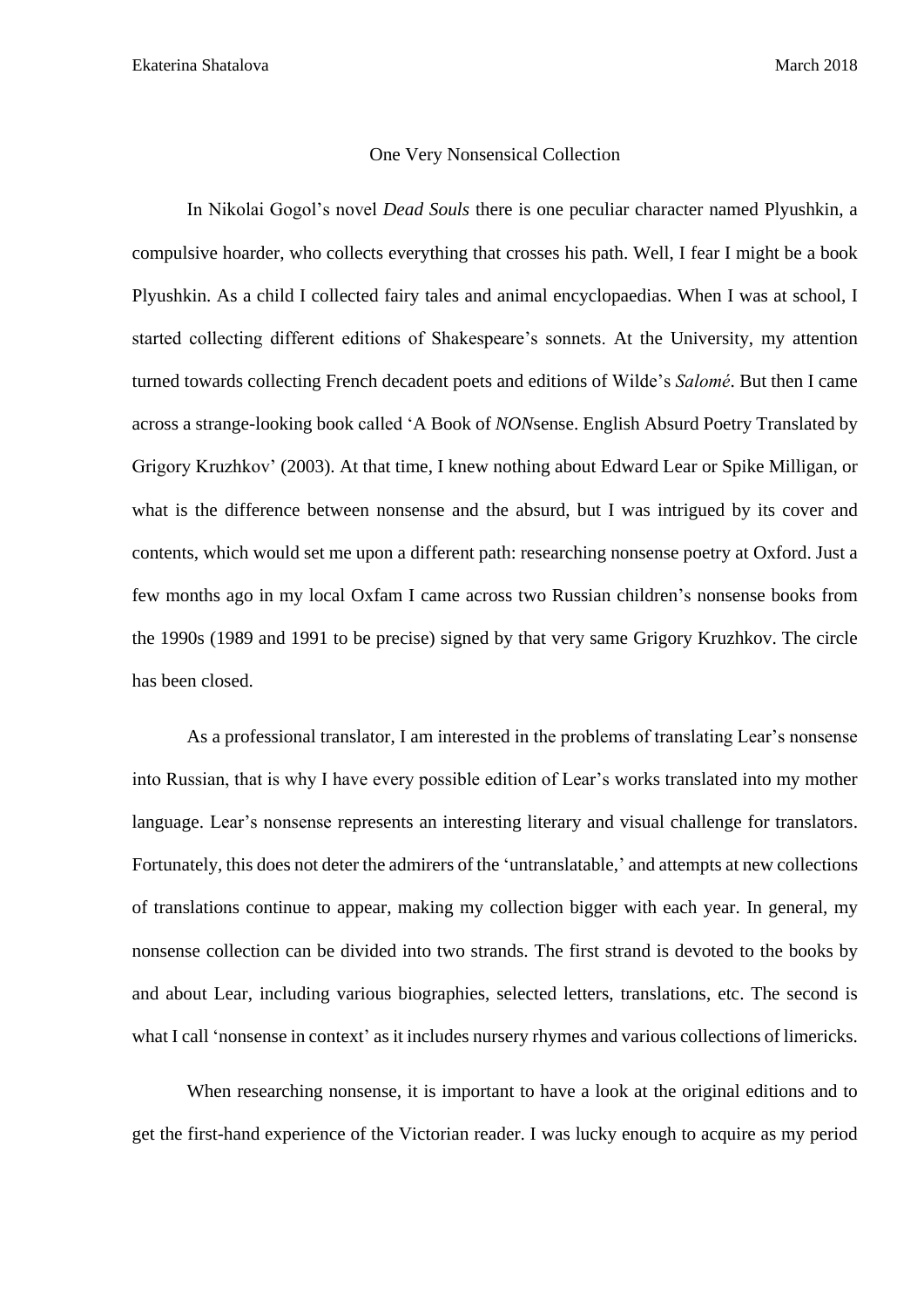source two oblong<sup>1</sup> volumes beautifully bound in a dark green cloth – *The Book of Nonsense,* 1896 (the thirty-first edition with 110 black-and-white illustrations), and the third edition of *More Nonsense*, printed in 1889, just a year after Lear's death. The latter has 104 black-and-white illustrations, with some of them having been later water-coloured (most probably by a child), which significantly reduces the value of the book. However, to me it increased its research value as it shows the presence of the reader: not only did the child take the time to do the colouring, they actually engaged in a game started by Lear. Thus, in the limerick *There was an Old Man in a Marsh*, which depicts one of Lear's odd couplings – a frog and a man who looks just like a frog – the child stressed their similarity by drawing dots all over the human character:



**.** 

Although limericks can be difficult to translate, nonsense alphabets are almost impossible due to the simple reason that English and Russian alphabets have different number of letters (26 against 33). Lear created several nonsense alphabets (usually for children of his friends), one of them was reproduced by V&A Museum (*A Nonsense Alphabet*, 1962) in the form of a small orange book with Lear's famous cat Foss on the front cover. It represents a facsimile of drawings discovered in 1951. The drawings are printed on a special paper, suitable for water-colours, and therefore can be used by children for colouring.

Another orange book in my collection is *Nonsense Songs* set to music by Dudley Glass in the 1930s: it consists of ten songs accompanied by the original pictures by Lear. A keen musician,

 $1$  The first books of nonsense/limerick verse were all oblong to accommodate their three or four-line format; they remained oblong for a time even after the format was stabilised at five lines.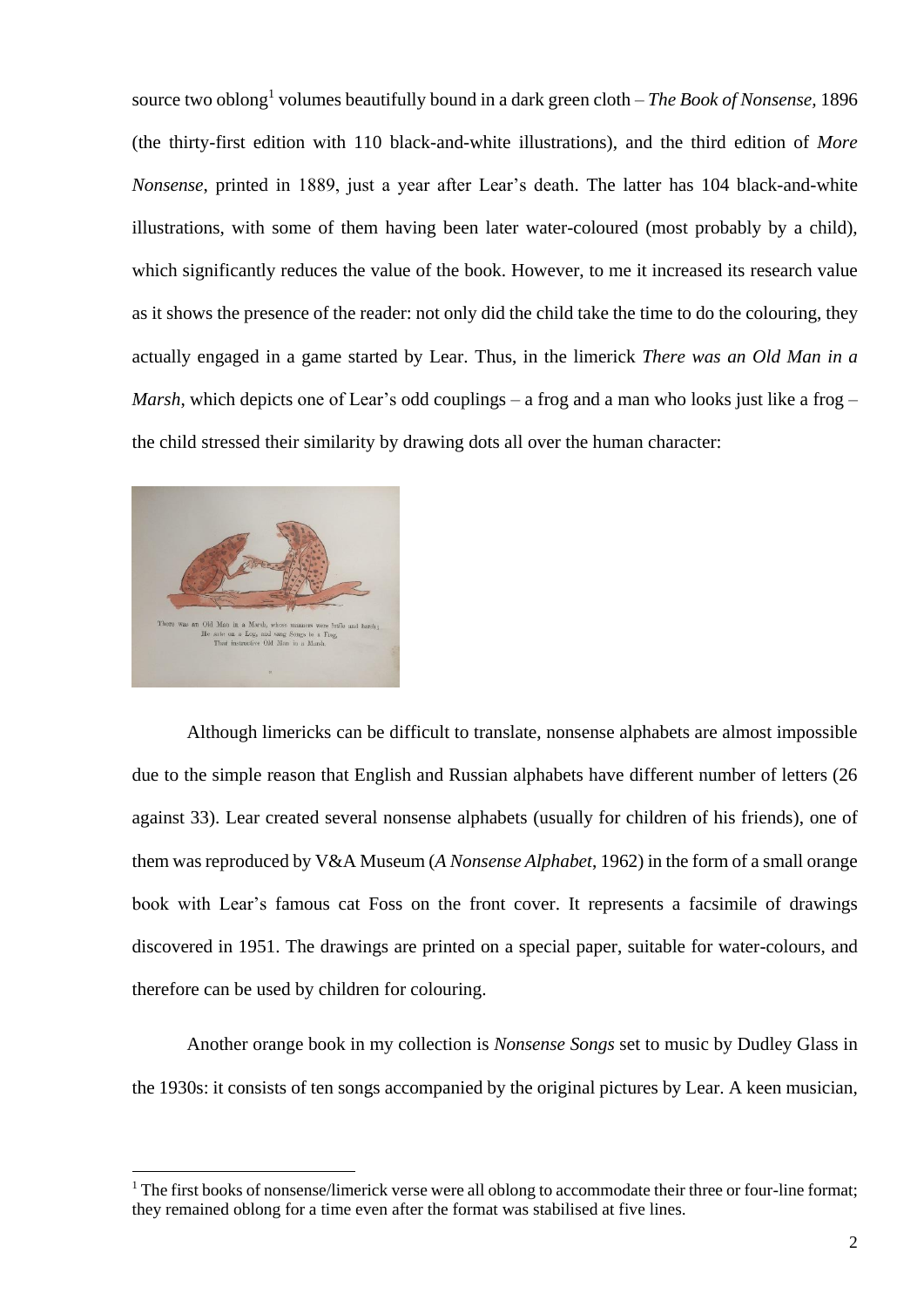who played several instruments, Lear also composed music for poems – his own, and for the works of famous Victorian poets(musical settings of Tennyson's poems are probably best known). Lear's nonsense was profoundly musical, and it is no wonder that many of his works were also set to music by other composers.

Lear's admiration of the Poet Laureate was not limited to only musical settings. Lear's plan to illustrate Tennyson's poems had been in his head since before their first meeting. In an 1852 letter to Emily Tennyson he wrote that 'no-one could illustrate Tennyson's landscape lines & feelings more aptly than I could do.'<sup>2</sup> He started working on this project in 1852 and worked intermittently on it until 1887, when due to his sight deterioration he abandoned any hope of a successful outcome. The best account of this ambitious project is given in Ruth Pitman's book *Edward Lear's Tennyson,* 1988, which includes a set of 200 illustrations (which had not been published before), Tennyson's poems, as well as a selection from Lear's letters, diaries and journals.

The illustration theme is continued by the next book in my collection – *The Dong with a Luminous Nose* (2010, first published in 1969) illustrated by Edward Gorey. Illustrating a book is always a challenge. To re-illustrate the original self-illustrated book is a double jeopardy, especially when certain illustrations have become inseparable from the work and its creator. Gorey has a unique artistic style, which blends elements of the macabre with humor and whimsy, just as Lear favoured for his own works.

Gorey was not the only one to embark on such a risky enterprise. John Vernon Lord, a highly successful and prolific illustrator and a distinguished lecturer and teacher of illustration, boldly attempted at creating his own version of Lear's nonsense universe (*The Nonsense Verse of Edward Lear,* 1986) and even explained in detail his approach to illustrating Lear's nonsense in his inaugural lecture, which was later printed as a separate book *Illustrating Lear's Nonsense,* 

**.** 

<sup>2</sup> Edward Lear; Vivien Noakes, *Edward Lear 1812-1888*. London: Royal Academy of Arts in association with Weidenfeld and Nicolson, 1985, p. 132.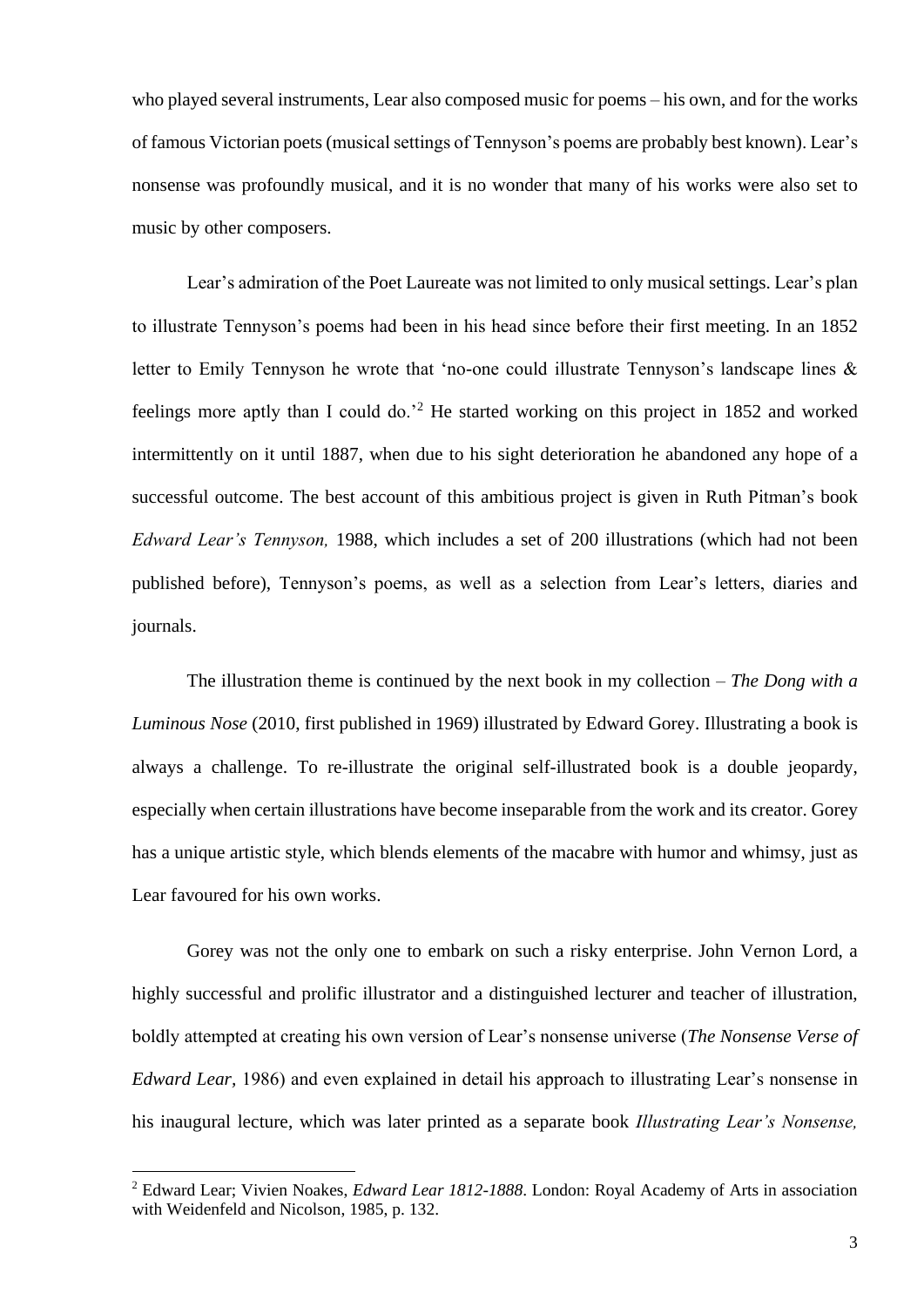1991. In my Master's dissertation I am analysing different editions of Lear's nonsense works illustrated by various artists, both British and Russian, trying to pin down, among other issues, how translations might affect illustrators' decisions and approaches and how it affects the reader's perception.

Although Lear is best known for his nonsense, he was also determined to establish himself as a serious landscape painter. But it was not until 1985, when the Royal Academy of Arts held the first major exhibition devoted to Lear's artwork, that he was finally afforded the recognition of accomplished artist that had eluded him during his lifetime. The exhibition catalogue *Edward Lear 1812-1888* brings together the full range of his artwork. In addition to the many illustrations, the catalogue includes three introductory essays, a chronology, and bibliographies. In my copy of the catalogue there were two leaflets containing the exhibition programme, public lectures, gallery plans and other helpful information.

When talking about Lear, nonsense and illustrations, it is impossible not to mention Lewis Carroll (I must confess I am also collecting various illustrated editions of *Alice* books, but that is a topic for another essay). My latest addition to the collection was a rather quirky edition of Carroll's poems illustrated by Arthur B. Frost and Henry Holiday with a provocative title *Rhyme? And Reason?* (1901). Apart from already known poems such as *Phantasmagoria* and *The Hunting of the Snark*, it also contains four previously unpublished poems (the first edition was published in 1883), accompanied by Frost's fresh and original illustrations, which I find truly ahead of his time.

The rest of the books fall under the so-called category 'Nonsense in Context,' which includes both books that anticipated the appearance of nonsense and that were influenced by Lear.

I will start with first edition of *Pages and Pictures from Forgotten Children's Books* brought together and introduced to the reader by Andrew White Tuer (1898-99). This is the most interesting collection of small excerpts from antique children's books read by children of the late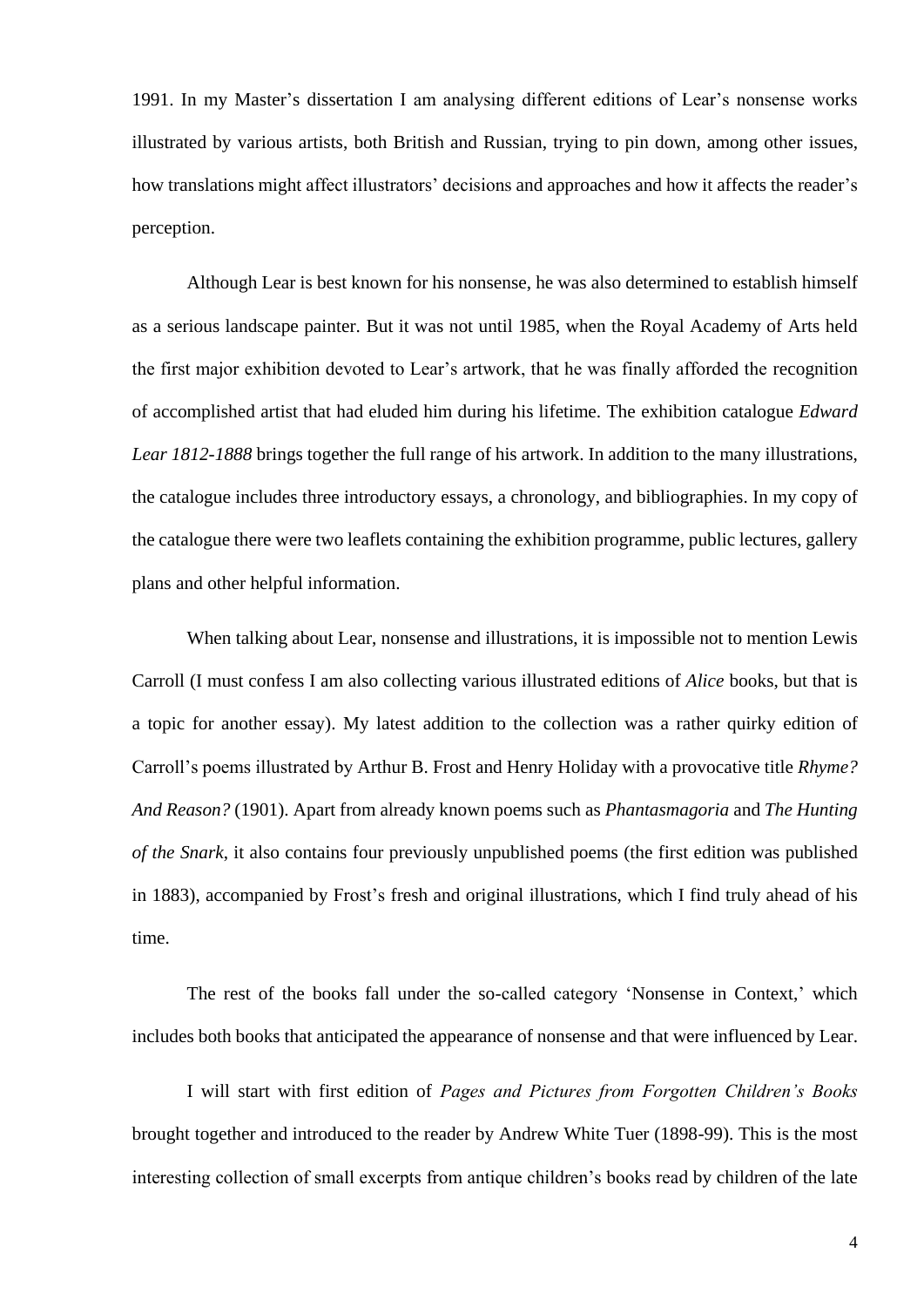eighteenth and early nineteenth centuries and chosen for their unconscious quaintness with a particular focus on amusing illustrations, the number of which amounts to 400. It also features some illustrated limericks from the anonymous *History of Sixteen Wonderful Old Women* (1820- 21), which might have inspired Lear. Compare, for example, the picture of the limerick *There was an Old Woman named Towl* and Lear's famous illustration of the Owl and the Pussy-Cat:



Next item is the beautiful edition of *The Nursery Rhyme Book* by Andrew Lang (1897), which gathers together more than 300 rhymes, including old favourites such as 'Mistress Mary, quite contrary' and 'Sing a song of sixpence,' as well as less familiar gems accompanied by over 100 black-and-white line drawings by Leonard Leslie Brooke, a leading children's book illustrator of the period, who also illustrated Lear's Nonsense Songs.

In his book *Mother Goose: The Old Nursery Rhymes* (c. 1918) Arthur Rackham put together not just the best-known nursery rhymes, but the ones he liked best in his own nursery days and provided them with his dazzling colour and black-and-white illustrations. My copy of this edition was dedicated and presented to little Oliver by his uncle for 'Xmas 1918' and, apparently, he liked his gift very much indeed, as the book is missing several colour plates and tissue-guards and has some childish doodling on the front and rear end paper.

Speaking about anthologies, my collection would not be complete without *The Complete Limerick Book*, 1925, compiled by Langford Reed, who at his time was known as 'the limerick's only historian and principal anthologist.' The book has a subtitle 'The Origin, History and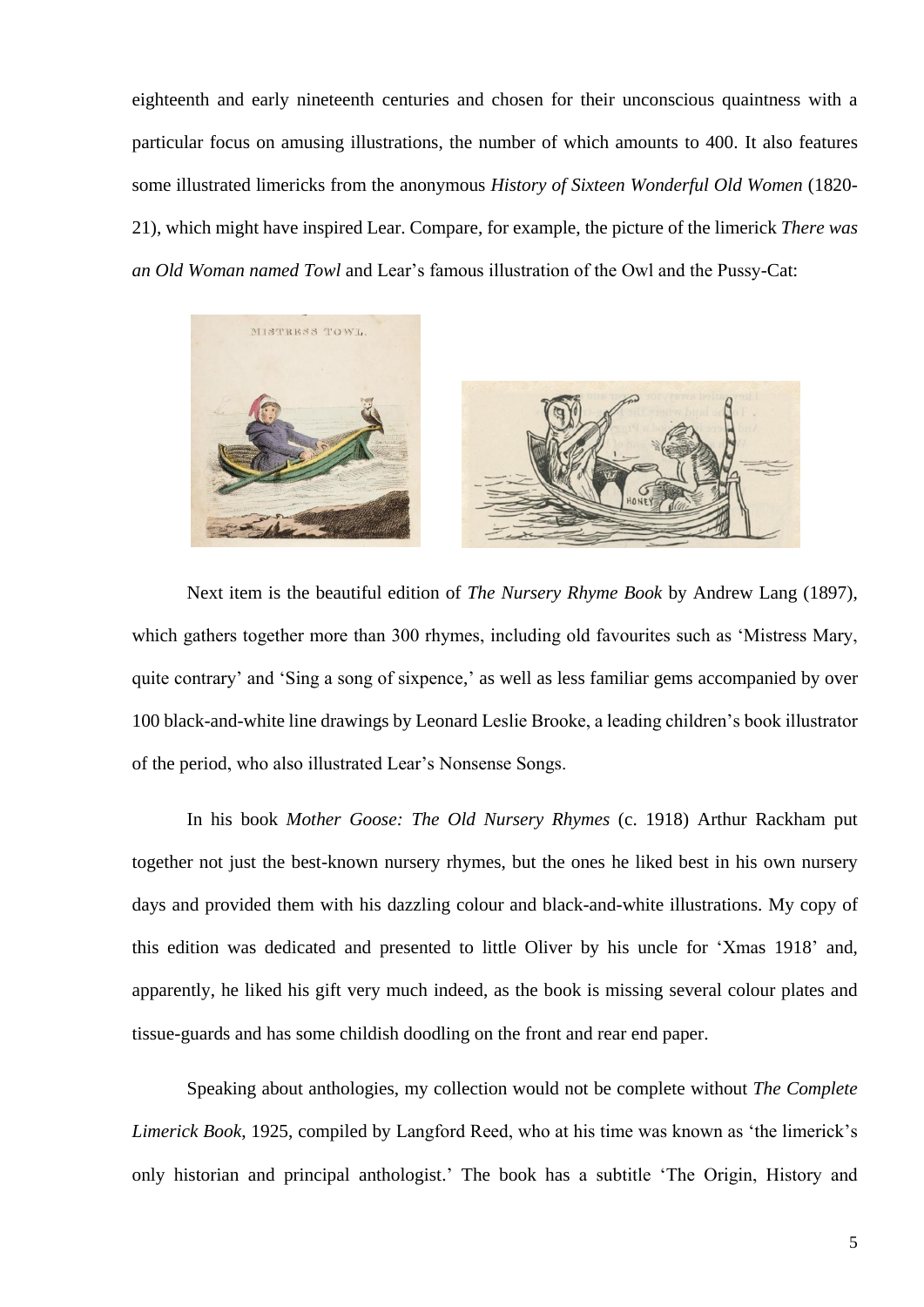Achievements of the Limerick, with about 350 selected examples' and includes some limericks by Lear illustrated by H.M. Bateman, who according to Cyril Bibby<sup>3</sup> even managed to improve some of Lear's original illustrations.

Last, but not the least is *Ruthless Rhymes for Heartless Homes* (c. 1936), a delightful little book of cheerfully cruel verse by Harry Graham with numerous black-and-white illustrations. Graham's verses were described by *The Times*, in an editorial that compared him to Lear, Carroll and W. S. Gilbert, as 'that enchanted world where there are no values nor standards of conduct or feeling, and where the plainest sense is the plainest nonsense.'<sup>4</sup>

To summarise, my collection demonstrates that nonsense is a unique genre, which straddles the blurred line between literature and art and has inspired successive generations of writers, poets and artists.

I would love to add the following five books to my collection to make it even more nonsensical:

- 1. Lear, Edward; Liebert, Herman Wardwell. *Lear in the Original: Drawings and Limericks*. New York: H. P. Kraus, 1975.
- 2. Lear, Edward; Strachey, Lady*. Queery Leary Nonsense: a Lear Nonsense Book*. London: Mills & Boon, 1911.
- 3. Reed, Langford. *Mr. Punch's Limerick Book.* London: Cobden-Sanderson, [1934].
- 4. Brooke, Leonard Leslie. *Ring O'Roses: A Nursery Rhyme Picture Book.* London: Frederick Warne & Co., Ltd., 1930s.
- 5. Kernahan, Mary Jean H.; Ludovici, Tony. *Nothing but Nonsense*. London: James Bowden, 1898.

First on my list, *Lear in the Original* represents a facsimile of Lear's earliest holograph nonsense manuscript, part of which became *A Book of Nonsense*. It provides manuscript drawings

**.** 

<sup>3</sup> Cyril Bibby, *The Art of the Limerick*. London: Research Publishing Co., 1978, p. 131.

<sup>4</sup> *The Times*, 31 October 1936, p. 13.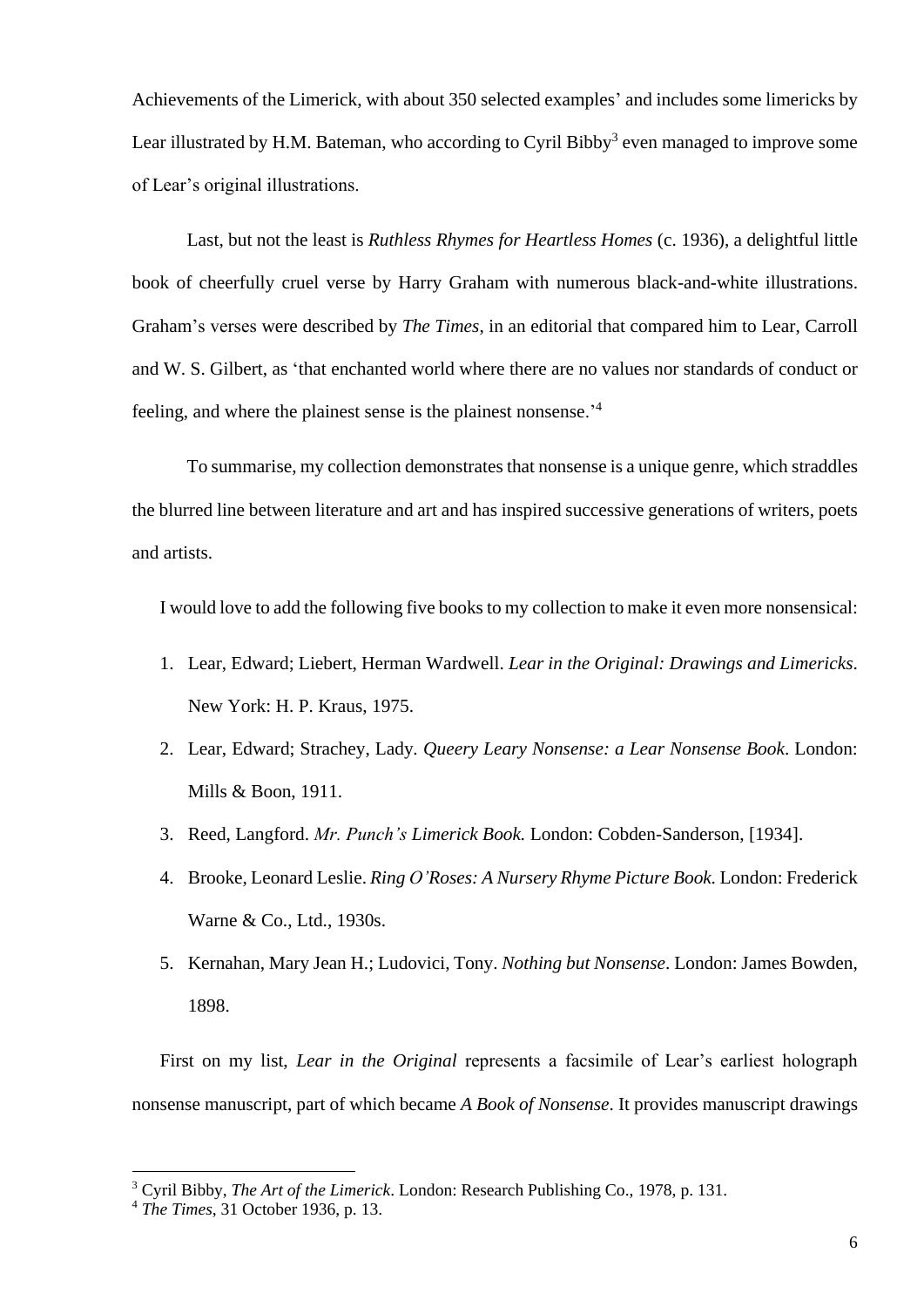and limerick texts, as well as other unpublished nonsense drawings, which is a must for any nonsense researcher. Edited by Lady Strachey, *Queery Leary Nonsense*<sup>5</sup> contains some of Lear's letters with his humorous sketches and, most importantly, *The Bird Book –* a book of twenty drawings of coloured birds, including the Scroobious and the Runcible birds, prepared by Lear for Lord Cromer's eldest boy when he was about three years old to teach him some knowledge of colour. *Mr. Punch's Limerick Book* puts together about 200 of the best *Punch* limericks illustrated by one of *Punch*'s best-known artists G. S. Sherwood and would complete another Reed's volume in my collection. *Ring O'Roses* needs no introductions. This classical nursery rhyme exists in many versions and variants, but I am particularly interested in the edition with coloured plates and blackand-white drawings by L. Leslie Brooke. Finally, *Nothing but Nonsense* is an illustrated book of nonsense verses, which will probably be the most interesting addition to my collection as it is written by a female author Mary Kernahan, sister and co-author of Coulson Kernahan, an English novelist and the copy-editor of Oscar Wilde's 1891 version of *The Picture of Dorian Gray*. According to *The Spectator*, '[t]here are many attempts at this kind of thing year after year at this time, but few are so successful as *Nothing but Nonsense.*' 6

In 1954, when Mervyn Peake was giving a talk on the BBC about his illustrations for Carroll's Alice books, he said that nonsense 'can take you by the hand and lead you nowhere.<sup>'7</sup> In my case, nonsense eventually led me to study in one of the best universities in the world and interact with such nonsense experts as Matthew Bevis, Hugh Haughton, Michael Rosen and Jenny Uglow. The downside is that my personal library is piling high and overwhelms my student room. Having arrived at Oxford with just two suitcases, I now have to figure out how I am going to ship it all back to Russia.

1

 $<sup>5</sup>$  Lear wanted to call one of his nonsense books 'Queery Leary Nonsense,' but he decided against it.</sup>

<sup>6</sup> *The Spectator*, 3 December 1898, p. 26.

<sup>7</sup> Quoted in Mervyn Peake, *Complete Nonsense.* Manchester: Fyfield Books/Carcanet, 2011, p. 4.